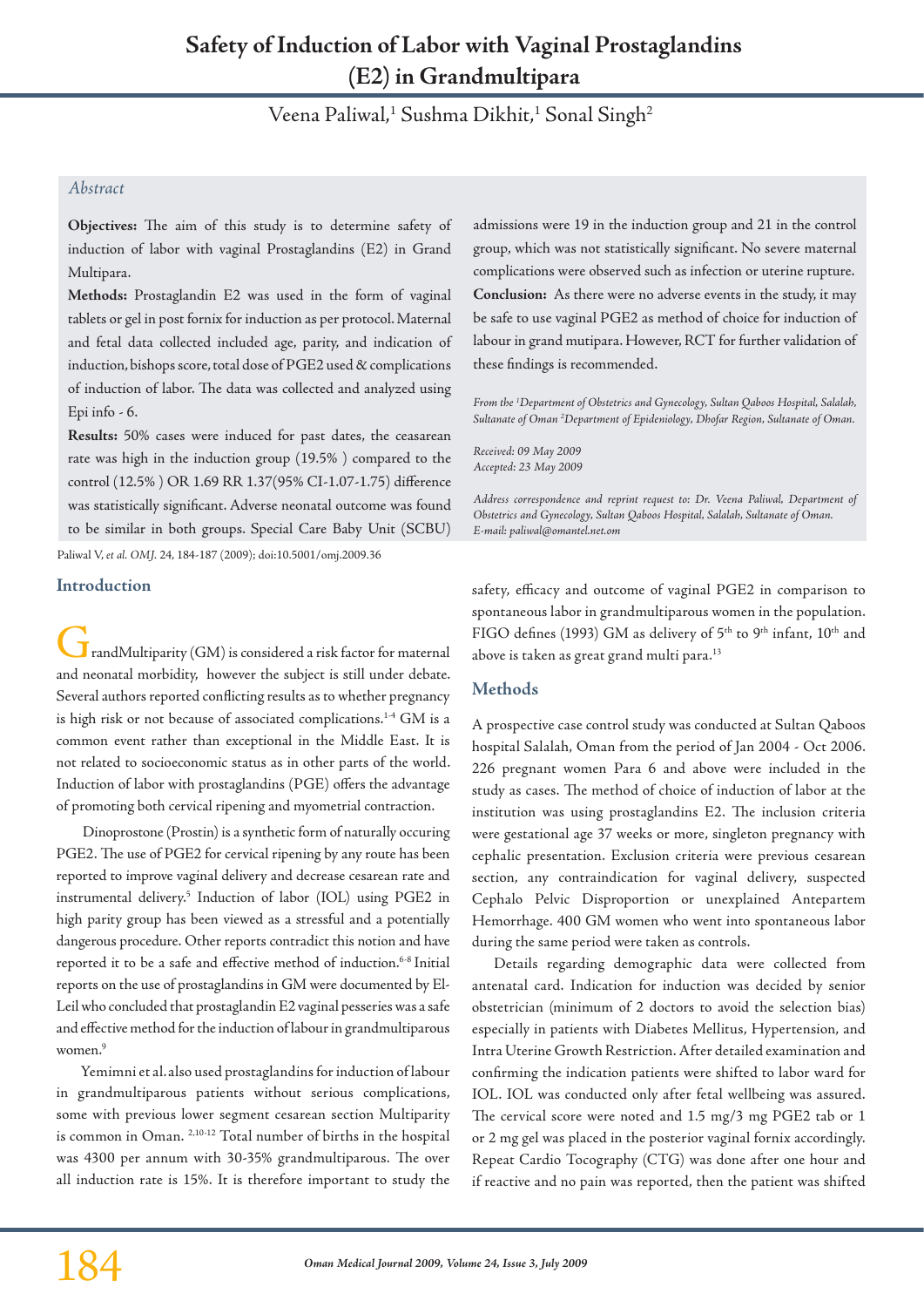back to the ward, since there is always a 10-12 hour time period from putting Prostin and the commencement of labor.

The second dose may be unnecessary if given early. So the second dose was given only after 12 - 24 hours. Lesser dose and frequency were used to avoid complications. Artificial Rupture of Membranes (ARM) was performed when bishop score was  $\geq 6$ . Oxytocin was used if required after ARM but not before 6 hours after the last dose PGE2. If the cervix was not favorable for ARM after 3 doses, the induction was considered to have failed and the woman was offered a caesarean section. The total dose of Prostglandins used as well as any complications during induction were recorded. All the patients were informed about the risk/benefits of the use of prostaglandins and informed consent was obtained. The study was approved by the ethical committee of the hospital. The data was collected on Performa and later transferred to the Epi informator and analyzed by Epi info-6. The level of significance was set to p-<0.05.

### **Results**

A total of 226 grand multi Para had IOL with prostaglandins. 400 GM in spontaneous labor served as controls. The distribution of maternal and gestational age, gravida, parity, height, and weight were comparable in both the groups. There were no significant differences except in parity and gravidity which were higher in control group (Table 1).

#### **Table 1:** Maternal Characteristics: Mean (SD),Range

| Characteristics | $\text{Case} \text{--} 226$ |           | Control - 400 |        |
|-----------------|-----------------------------|-----------|---------------|--------|
|                 | Mean(SD)                    | Range     | Mean(SD)      | Range  |
| Age(years)      | 34.3(4.6)                   | $25 - 46$ | 34.6(4.5)     | 25-49  |
| Gravida         | 9.0(2.1)                    | $7-18$    | 9.7(2.3)      | $7-21$ |
| Parity          | 7.4(1.8)                    | $6-14$    | 8.24(1.9)     | $6-16$ |
| Weight (Kgs)    | 87.3(15.2)                  | 55-140    | 82.6(15.2)    | 49-132 |
| GA in weeks     | 40.6(1.4)                   | 37-43     | 40.21(.98)    | 37-43  |

SD: Standard Deviation

The most common indication for Induction was past dates (41 weeks+). (Table 2)

**Table 2**: Indications for Induction of Labor, n= 226

| Indication                                                       | $n$ (%)   |  |
|------------------------------------------------------------------|-----------|--|
| Past dates                                                       | 114(50.4) |  |
| $PIH + Hypertension$                                             | 32(14.2)  |  |
| $GDM+DM$                                                         | 28(12.4)  |  |
| <b>PROM</b>                                                      | 21(9.3)   |  |
| Maternal Request                                                 | 12(5.3)   |  |
| Others*                                                          | 19(8.4)   |  |
| *macrosomia, abnormal CTG, oligohydramnios, fetal anomalies less |           |  |

fetal movements.

Out of the total 226 women who were induced, 60% received one dose, 90 (40%) had 2 doses and the remaining 34 (14.9%) received 3 doses. (Table 3)

**Table 3:** PGE2 Doses & Type used

| Vaginal PGE2     | $n(\%)$  | $n(\%)$ | Gel 1 mg Gel 2mg Tab 1.5 mg<br>$n(\%)$ | Tab 3 mg<br>$n(\%)$ |
|------------------|----------|---------|----------------------------------------|---------------------|
| $1st$ dose n=226 | 140(62)  | 13(5.8) | 68 (30)                                | 5(2.2)              |
| $2nd$ dose n=90  | 62(68.9) | 7(7.8)  | 16(17.8)                               | 5(5.5)              |
| $3rd$ dose n=34  | 26(76.2) |         | 8(17.8)                                |                     |

Failed IOl - 7 cases 6 had lscs 1 delivered after repeat IOL after 6 days

Caesarean section rate was 19% in the study patients compared to 12.9% in and control group (Table 4).

**Table 4:** Indication for Caesarean Sections

| Indication       | $\text{Case} \%$ | $Control\%$ | P values $< 0.05$ |
|------------------|------------------|-------------|-------------------|
| Cs rate          | 44(19.46)        | 50(12.5)    | S                 |
| Fetal distress   | 10(22.7)         | 20(40)      | ns                |
| NOPL             | 13(29.5)         | 8(16)       | ns                |
| Maternal request | 10(22.4)         | 8(16)       | ns                |
| Others           | 5(11.3)          | 14(28)      |                   |
| Failed IOL       | 6(13.6)          |             |                   |

NPOL: Non Progress of Labor

 Table 5 summarizes the maternal and fetal outcome of induction of labor duration of first of labor. Labor was shorter in the induction group. 57.4% of women delivered within 24 hrs of induction and 83% delivered within 48 hrs. Seven cases delivered after three days of IOL Syntocinon was used in 19% cases for augmentation as compared to 11% in the control group. There were 10 cases of Tachysystole and 2 cases of Hyper stimulation. Seven patients had fever; three had PPH, one case of scoline Apnoea and one case of shoulder dystocia. Overall, outcomes were good in all cases.

The mean baby birth weight was not different in the two groups. No difference in adverse neonatal outcome was found between both groups (Table 5).

There were no still births, but there was one case of shoulder dystocia with birth weight of 4500 gms. The infant had poor apgar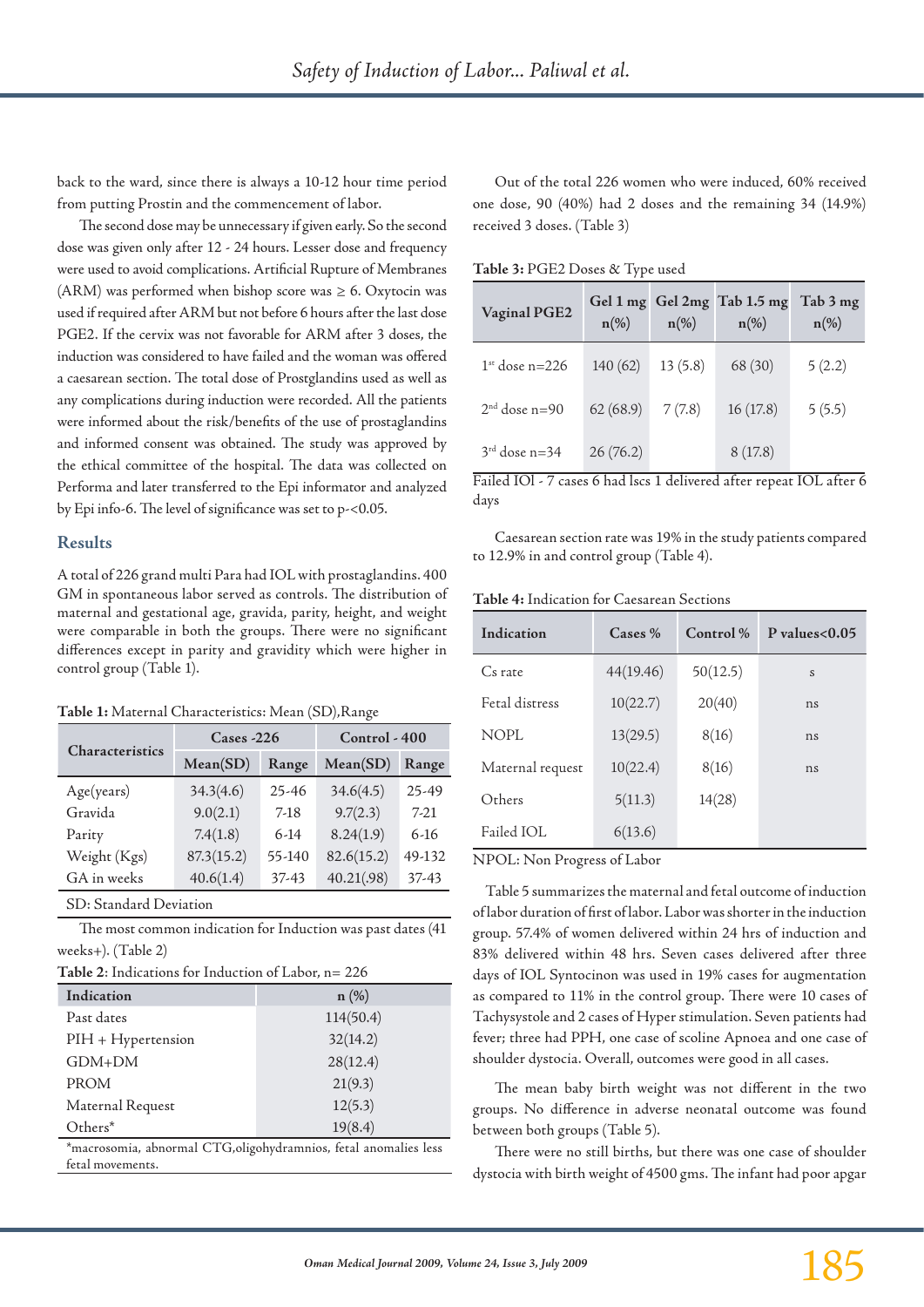| Table 5: Maternal and Fetal Characteristics |  |  |
|---------------------------------------------|--|--|
|---------------------------------------------|--|--|

| <b>Characteristics</b>                | Cases $n=224$            | $Control = 400$               |                          |  |
|---------------------------------------|--------------------------|-------------------------------|--------------------------|--|
|                                       | $Mean(SD), range, n(\%)$ | Mean $(SD)$ , range, n $(\%)$ | Statistical significance |  |
| Length of 1 <sup>st</sup> stage(hrs)  | $6.21(4.2)$ , 4 - 48     | $8.96(6.9)$ , 1-80            | $\boldsymbol{S}$         |  |
| Length of $2^{nd}$ stage(mts)         | $9(1.1), 6-120$          | $15(3.6)$ , 10 - 120          | ns                       |  |
| Length of 3 <sup>rd</sup> stage (mts) | $8(5)$ , 5-45            | $10(3), 5-50$                 | ns                       |  |
| Need for Oxytocin                     | 43(19%)                  | 44(11%)                       | S                        |  |
| Fetal weight(gms)                     | 3470(569), 2100-4810     | 3442(512), 1860-4830          | ns                       |  |
| Meconeum                              | 38(17.5%)                | 59(14.75%)                    | ns                       |  |
| SCBU admissions                       | 19(8.4%)                 | 21(5.25%)                     | ns                       |  |
| APGAR 1mt                             | $8.14(1.51)$ , 0-10      | $8.53(.98)$ , 2-10            | ns                       |  |
| APGAR 5mts                            | 9.44(1.09)               | 9.65(.67)                     | ns                       |  |
| $APGAR$ 1mts <6                       | $10(4.4\%)$              | $7(2.2\%)$                    | S                        |  |
| $APGAR$ 5mts <6                       | $2(0.89\%)^{**}$         | 3(0.75%)                      | ns                       |  |

n: number,mts: minutes, hrs: hours, SD: Standard Deviation, S: Significant, p value <.05, ns: not significant \*\*1 case of shoulder dystocia 4.5 kg Apgar 0 at 1 mt 4 at 5 mts neonatal death on 4th day

score and died four days after birth. Special Care Baby Unit (SBCU) admissions were 8.4% in the study group and 5.25% in the control group, hence this was not statistically significant. The average duration of stay was 3.7 days ranging between 1-10 days and in the control group it was 3.8 days ranging between 1-8 days. Most of the babies were kept under observation for one day.

# **Discussion**

Although doubts regarding the safety of labor and delivery in GM exist in books and literature, a multivariate analysis of parity and pregnancy outcome also reported a significantly increased risk of "any obstetric complication" among women of parity 4, 5, 6, and 7 to 8 when compared with primiparas by Abou elleil.9 Reports from the Middle East and areas where multiparity is common did not support this notion. This study agreed with other reports regarding the use and safety of PGE2, Vaginal Gel and tablets for IOL in GM.10-12 The increased C/S rate in IOL group was more due to religious reasons for tubal ligation and indications of IOL, lower threshold for LSCS in these cases, and associated age related risk factors not for Prostin as such. This rate was higher than <7% reported by Zamzami et al.13 A potential risk of induction; however is caesarean delivery, which has been noted in many studies.

Sobande et al. reported a cesarean rate of 11% and 8% in the study group and controls respectively in their study of IOL in grand multipara.7 Lower doses were used initially, either 1 mg gel or 1.5 mg tablets not the higher doses as recommended to minimize complications except in few cases (with poor bishop score). Even

with higher doses, no complications were observed. There were no cases of rupture uterus in our series. It has been suggested that PG gel may be safer than the tablets in GM as its main effect is in cervical ripening and its contractive effect is considered minimal.14- 17

This study showed that the outcome of Labor with IOL are favorable and comparable with patients in spontaneous Labor. Mecer et al. studied the complications and outcomes of elective induction and spontaneous labour and found no difference between the study group and the control group.<sup>6</sup> Induction of Labor alone may not have adverse effects but it also depends on the indication for induction.17-20

To conclude this study of small size and observational type the results showed that in good health care settings, the outcomes were favorable in grand multipara. GM alone should not be considered as a very high risk factor; instead the risk should be attributed on the basis of past and present history and not simply on the basis of parity. The use of Prostin E2 may be of used in developing countries, also in view of cost benefit and less manpower use in comparison to the use of Oxytocin for IOL. Overall, further prospective RCT are recommended to validate these observations.

# **Acknowledgments**

The authors would like to thank the staff, doctors and patients who participated in this study. They also thank Dr Neesha Sharma for carefully reading the manuscript.